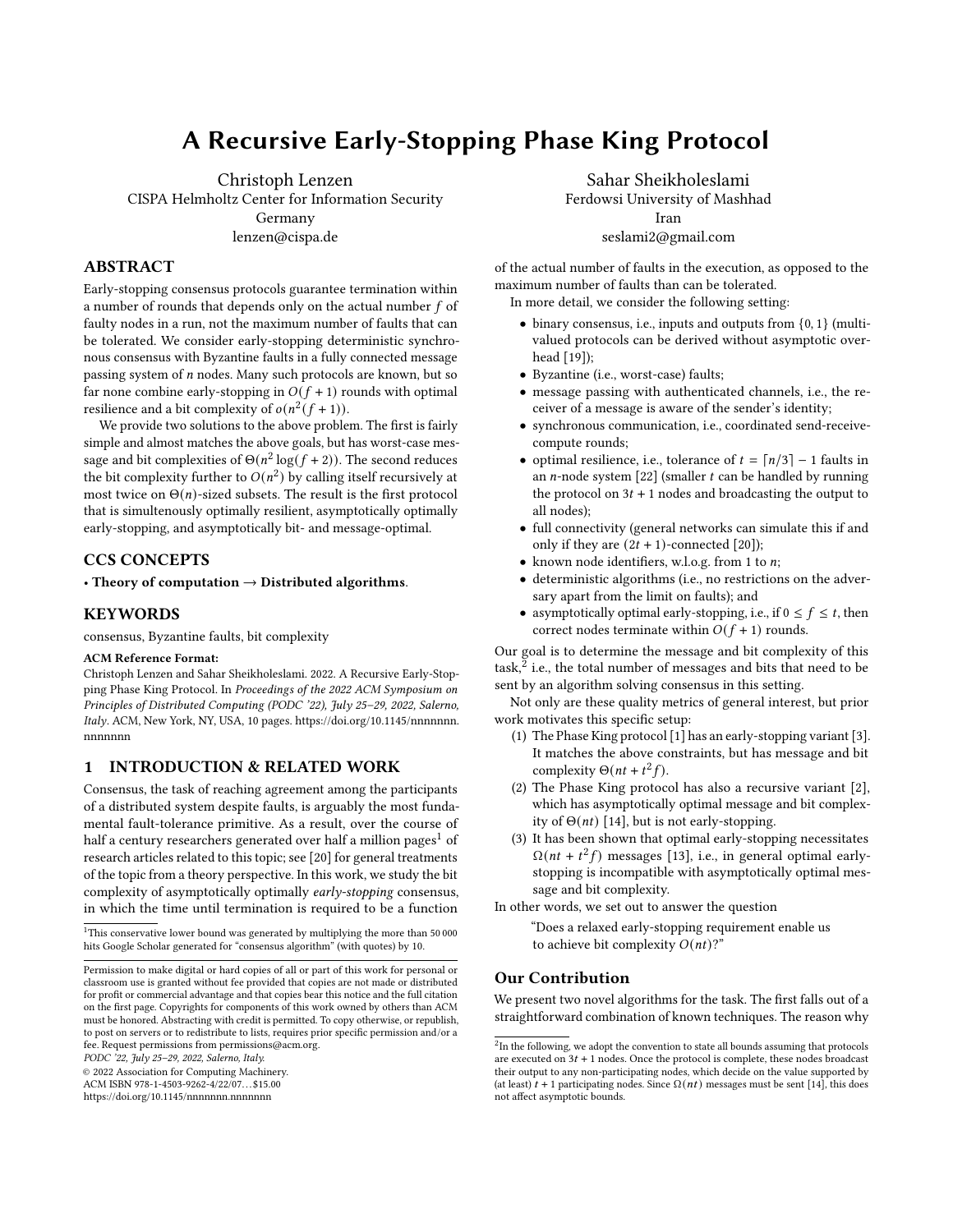the classic Phase King protocol [\[1\]](#page-9-4) has bit and message complexity of  $\Theta(nt + t^3)$  is that it establishes agreement over  $t + 1$  phases by executing a subroutine with a dedicated king that guarantees validity and establishes agreement if the king is correct. Each time this requires a constant number of broadcasts per node, causing  $\Theta(t^3)$  messages. To avoid this, the recursive Phase King protocol [\[2\]](#page-9-6) calls itself twice on roughly half of the nodes, replacing the king by running consensus on each subset. Since the cost of each iteration is quadratic, the two recursive calls in sum cause fewer bits to be sent then the calling routine, resulting in bit complexity  $O(nt)$ .

Applying the same idea, our first solution calls the recursive Phase King protocol as subroutine replacing the king. However, to ensure that the algorithm is early-stopping, we start from a constantsized set and increase the number of nodes in each iteration by a factor of 2. Analogously to the early-stopping Phase King algorithm, after each call the algorithm tries to terminate, which succeeds as soon as a subset had fewer than one third of its nodes being faulty. Consequently, the bit complexity of this approach is also dominated by the broadcasts of the top-level routine. Because with  $f$  faults  $\Omega(\log f)$  subroutine calls might fail due to having too many faulty nodes, this results in a worst-case bit complexity of  $\Theta(nt \log(f+2))$ .

#### <span id="page-1-0"></span>Theorem 1.1. Algorithm [4](#page-4-0) solves binary consensus with up to  $t := \lceil n/3 \rceil - 1$  Byzantine faults in  $O(f + 1)$  rounds, where  $0 \le f \le t$ is the number of actual faults. Its bit complexity is  $O(nt \log(f + 2))$ .

To remove this  $\Theta(\log(f + 2))$  overhead, our second approach performs at most two recursive calls on sets of size  $\Theta(t)$ , just like the recursive Phase King algorithm. Unfortunately, this disallows to allocate a predetermined number of rounds to spend on such a recursive call: in a run with  $O(1)$  faults only  $O(1)$  rounds can be spent, while the recursive call must tolerate  $\Omega(t)$  faults and hence potentially run longer. We deal with this by having nodes in the calling routine, which is guaranteed to have sufficiently many correct nodes, vote on when to proceed. This approach is borrowed from a classic pulse synchronization algorithm [\[25\]](#page-9-9), in which  $n - f$ votes are required to generate a pulse, while  $f+1$  votes are sufficient to make nodes vote for the next pulse themselves. Thus, as soon as any correct node generates a pulse,  $n - 2f > f$  nodes must already have voted in favor, causing all remaining correct nodes to add their votes and reach the threshold to generate a pulse. In our synchronous setting, this ensures that all correct nodes proceed to continue from the subroutine call within one round of each other. A simple simulation strategy allows us to nonetheless pretend that our protocol runs in perfect synchrony, provided we maintain the invariant that nodes are within one round of each other: we append a bit distingishuing between even and odd round messages and have each node idle for one round between communication steps to collect messages that arrive "late" by one round. Finally, we start our protocol by a single "standard" Phase King iteration with a single king, to avoid running for  $\Theta(\log n)$  rounds even when there are no faults. This results in a protocol which is optimally resilient and asymptotically optimal in its early-stopping guarantee and communication complexity.

<span id="page-1-1"></span>Theorem 1.2. Algorithm [8](#page-8-0) solves binary consensus with up to  $t := \lceil n/3 \rceil - 1$  Byzantine faults in  $O(f + 1)$  rounds, where  $0 \le f \le t$ is the number of actual faults. Its bit complexity is  $O(nt)$ .

### Further Related Work

To limit the scope of this literature review, we do not discuss randomized protocols. These require varying restrictions on the adversarial model and, due to achieving much smaller running times in the presence of many faults, usually are not studied with respect to their early-stopping properties. However, one should take of note the possibility to interleave randomized and deterministic early-stopping algorithms for the sake of achieving both small running times with a high probability against many faults, while guaranteeing early termination in case of few faults.

In [\[22\]](#page-9-3), it was shown that consensus can be solved in  $t+1$  rounds, if at most  $t < n/3$  nodes can be Byzantine faulty. Under cryptographic hardness assumptions, the resilience can be increased to (trivially optimal)  $t < n/2$  [\[15\]](#page-9-10). In general networks, in addition to the above constraint  $t$  must be smaller than the node connectivity. Under crash faults or cryptographic hardness assumptions, this is also sufficient, since trivially or using signatures full connectivity can be simulated. With Byzantine faults and without cryptography, it is necessary and sufficient for  $t$  to be smaller than half the node connectivity (for Byzantine faults) [\[12\]](#page-9-11). These results are not concerned with the running time. For crash faults, [\[9\]](#page-9-12) provides an algorithm that solves consensus under f crash faults in  $O(f + D_f)$ rounds, where  $D_f$  is the worst-case diameter of the network obtained by removing up to  $f$  nodes.

In [\[23\]](#page-9-13), consensus studied in weaker fault models. Toueg and Chandra [\[6\]](#page-9-14) introduced the concept of early-stopping algorithms, in the context of such weaker fault models. They solve reliable broadcast using  $O(fn)$  messages in  $f + 2$  rounds under crash failures and in  $2f + 3$  rounds under omission failures, the latter meaning that faulty nodes might drop messages instead of sending or receiving them. In [\[18\]](#page-9-15), an lower bound of  $f + 2$  on the round complexity of uniform agreement for every uniform consensus algorithm tolerating  $f \le t - 1$  faults is given; uniform consensus requires that faulty nodes do not decide on a different value than correct ones, while "plain" consensus requires agreement only from correct nodes. Continuating this work, in [\[21\]](#page-9-16), time-optimal protocols with running time min{ $f + 2, t + 1$ } and message complexity  $O(n^2 f)$  are presented for uniform consensus under crash and omission faults. An early-stopping protocol for  $k$ -set agreement, where the agreement condition is relaxed to permitting  $k$  different outputs at correct nodes (and validity requires them to be inputs of some nodes), is presented in [\[24\]](#page-9-17). This protocol tolerates  $t < n/2$  omission faults, i.e., nodes that might drop messages. In this protocol, not only correct nodes, but all nodes that do neither crash nor drop messages they should receive terminate by round min( $| f/k | + 2$ ,  $| t/k | + 1$ ). Finally, [\[5\]](#page-9-18) refined notion of time complexity further by presenting an unbeatable predicate for early decision, in that any predicate that decides earlier at some node in some execution, it must decide later in some other execution.

Concerning communication-efficient protocols, Coan and Welch [\[10\]](#page-9-19) show that (under all fault models) consensus can be solved in  $(1 + \varepsilon)t$  rounds communicating  $O(t^{2/\varepsilon} + nt)$  bits, for  $\varepsilon > 0$ . In [\[11\]](#page-9-20), they reduce the bit complexity asymptotically optimal  $O(nt)$  bits complexity using message size  $t^{\epsilon}$  and  $t + o(t)$  rounds. Note that this improves over the running time of the Phase King protocol [\[1\]](#page-9-4) at the expense of non-constant message size. In [\[17\]](#page-9-21), an algorithm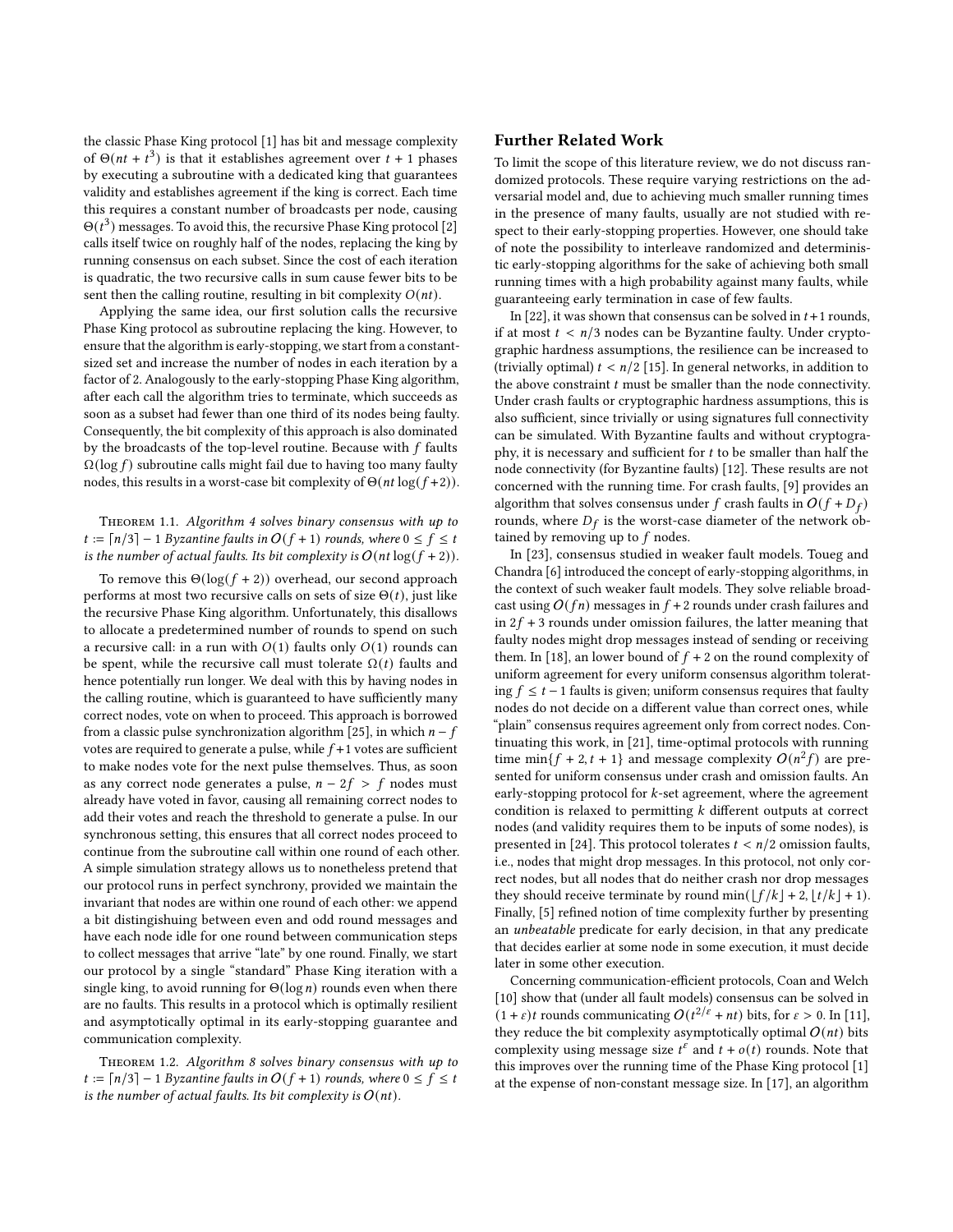solving consensus with crash failures using asymptotically optimal  $O(n)$  messages and  $O(t^{1+\epsilon})$  rounds is given, for any constant  $0 <$  $\varepsilon$  < 1. An early-stopping algorithm for crash faults with message complexity  $O(n + fn^{\epsilon})$  and running time  $O((f + 1)8^{1/\epsilon})$  is also presented in this paper. The message size in these protocols is  $O(n)$ . In [\[7\]](#page-9-22), the running time overhead is reduced to a constant with  $O(n \log^2 n)$  messages and message size  $O(n \log n)$ , for  $n-t \in \Omega(n)$ . In [\[8\]](#page-9-23), they extend their techniques to obtain an early-stopping algorithm solving consensus in  $O(f + 1)$  rounds using  $O(n \log^5 n)$ .

#### Organization of this Article

We start by revisiting the early-stopping Phase King algorithm in Section [2,](#page-2-0) where we break it down into smaller subtasks and their solutions. In Section [3,](#page-4-1) we rearrange these, replacing the eponymous King's Broadcast by a call to the recursive Phase King algorithm. Finally, in Section [4,](#page-5-0) we develop our recursive earlystopping algorithm. Here, we also show how to efficiently simulate perfect synchrony when nodes might have off-by-one round counters, such that using a voting barrier (rather than consensus) is sufficient to deal with unknown termination time of recursive calls.

## <span id="page-2-0"></span>2 EARLY-STOPPING PHASE KING, BROKEN DOWN & REASSEMBLED

In this section we revisit the Early-Stopping Phase King algorithm [\[3\]](#page-9-5) and break it down into subroutines for later reuse. While we slightly deviate from the original protocol, all of these building blocks and their analysis are well known; we merely restate these results in our own terms. We define subtasks the subroutines solve, from which we can readily infer the correctness of the overall algorithm. In later sections, we will provide novel algorithms by rearranging the subroutines and providing new implementations of the electors' broadcast subtask.

First, let us recall the input-output specification of binary consensus, where  $V_a \subseteq V$  denotes the set of correct nodes.

Definition 2.1 (Binary consensus). Each node  $i \in V$  receives an input  $b_i \in \{0, 1\}$  and computes an output  $o_i \in \{0, 1\}$ . The outputs of correct nodes satisfy the following constraints.

**validity:** If  $b_i = b \in \{0, 1\}$  for all  $i \in V_q$ , then  $o_i = b$  for all  $i \in V_a$ .

**agreement:** For all  $i, j \in V_q$  it holds that  $o_i = o_j$ .

We remark that traditionally termination is listed as a third requirement. Throughout this work, we adopt the convention that all routines terminate at a node when it computes it output.

In pseudocode, we use a number of further conventions that simplify the code and can easily be realized by simple checks and/or calculations.

- (1) In each round, each node accepts from each sender only a single message of the form the algorithm specifies for this round and discards any other message(s).
- (2) When nodes broadcast a message, they also receive the message themselves and process them like other senders' messages.
- (3) If  $i \in V_q$  terminates with output  $b \in \{0, 1\}$  and communicates this to other nodes, they will assume that  $i$  sends  $b$  in all future rounds.
- (4) Statements of the form "if received at least x times  $b \in$  $\{0, 1\}$  do  $y(b)$ " are executed for an arbitrary  $b \in \{0, 1\}$  if the condition is satisfied for both 0 and 1 (except for Algorithm [8,](#page-8-0) where the behavior is explicitly specified).
- (5) If an algorithm or subroutine is called on node set  $V'$ , then  $V' = \{1, \ldots, |V'| \}$ . Since node identifiers are known and which nodes participate in a recursive call is pre-determined, each node can easily perform the necessary mapping of identifiers in our algorithms.
- (6) If a (sub)routine terminates at a node executing it, the node also terminates all subroutines that have been called by the terminating routine.
- (7) Any guarantees hold only if strictly fewer than one third of the nodes executing a routine are faulty. Otherwise, no guarantee on the behavior is given, except that correct nodes stick to sending only correctly formatted messages and only to the node set on which this instance of the algorithm runs when specified.

We describe the early-stopping Phase King protocol, given in Algorithm [1,](#page-2-1) in terms of three subroutines.

| <b>Algorithm 1:</b> Early-stopping Phase King algorithm at node |  |  |  |
|-----------------------------------------------------------------|--|--|--|
| $i \in V_a$ , where $b_i \in \{0, 1\}$ is the node's input.     |  |  |  |

| 1 op <sub>i</sub> := $b_i$                                                           |  |  |  |  |
|--------------------------------------------------------------------------------------|--|--|--|--|
| // loop terminates by reaching correct king j                                        |  |  |  |  |
| 2 for $j = 1$ to $t + 1$ do                                                          |  |  |  |  |
| // check whether changing opinion is valid                                           |  |  |  |  |
| $(op_i, strong_i) := \text{validation}(op_i)$                                        |  |  |  |  |
| // adopt king's value if valid                                                       |  |  |  |  |
| $op_i := \text{electorsBC}(op_i, \text{strong}_i, \{j\})$<br>$\overline{\mathbf{4}}$ |  |  |  |  |
| // check for termination                                                             |  |  |  |  |
| $(op_i, term_i) := termcheck(op_i)$<br>5                                             |  |  |  |  |
| if term <sub>i</sub> = 1 then<br>6                                                   |  |  |  |  |
| // termination broadcast                                                             |  |  |  |  |
| broadcast $op_i$<br>7                                                                |  |  |  |  |
| // terminate                                                                         |  |  |  |  |
| return $op_i$<br>8                                                                   |  |  |  |  |

## <span id="page-2-1"></span>Weak Validator

The first subroutine,<sup>[3](#page-2-2)</sup> weak validator, aims to test for pre-existing agreement. It is allowed to err on the side of caution, in that some nodes might end up believing that the inputs agree even if that is not the case. However, it guarantees that correct nodes can do so only for one  $b \in \{0, 1\}$ , which then all nodes adopt as output value.

<span id="page-2-3"></span>Definition 2.2 (Weak validator). In validator( $b_i$ ), each node  $i \in V$ receives an input  $b_i \in \{0, 1\}$  and computes output  $(o_i, \text{strong}_i) \in$  $\{0, 1\}^2$ . Correct nodes' outputs satisfy the following constraints.

**validity:** If  $b_i = b \in \{0, 1\}$  for all  $i \in V_q$ , then  $o_i = b$  and strong<sub>i</sub> = 1 for all  $i \in V_q$ .

<span id="page-2-2"></span><sup>3</sup>We stress that the subroutines in this section are not novel building blocks. For example, both the weak validator and the termination check are instances of Graded Broadcast [\[16\]](#page-9-24). However, our goal is to give intuition on the conceptional building blocks of our algorithms, prompting us to use context-specific terms.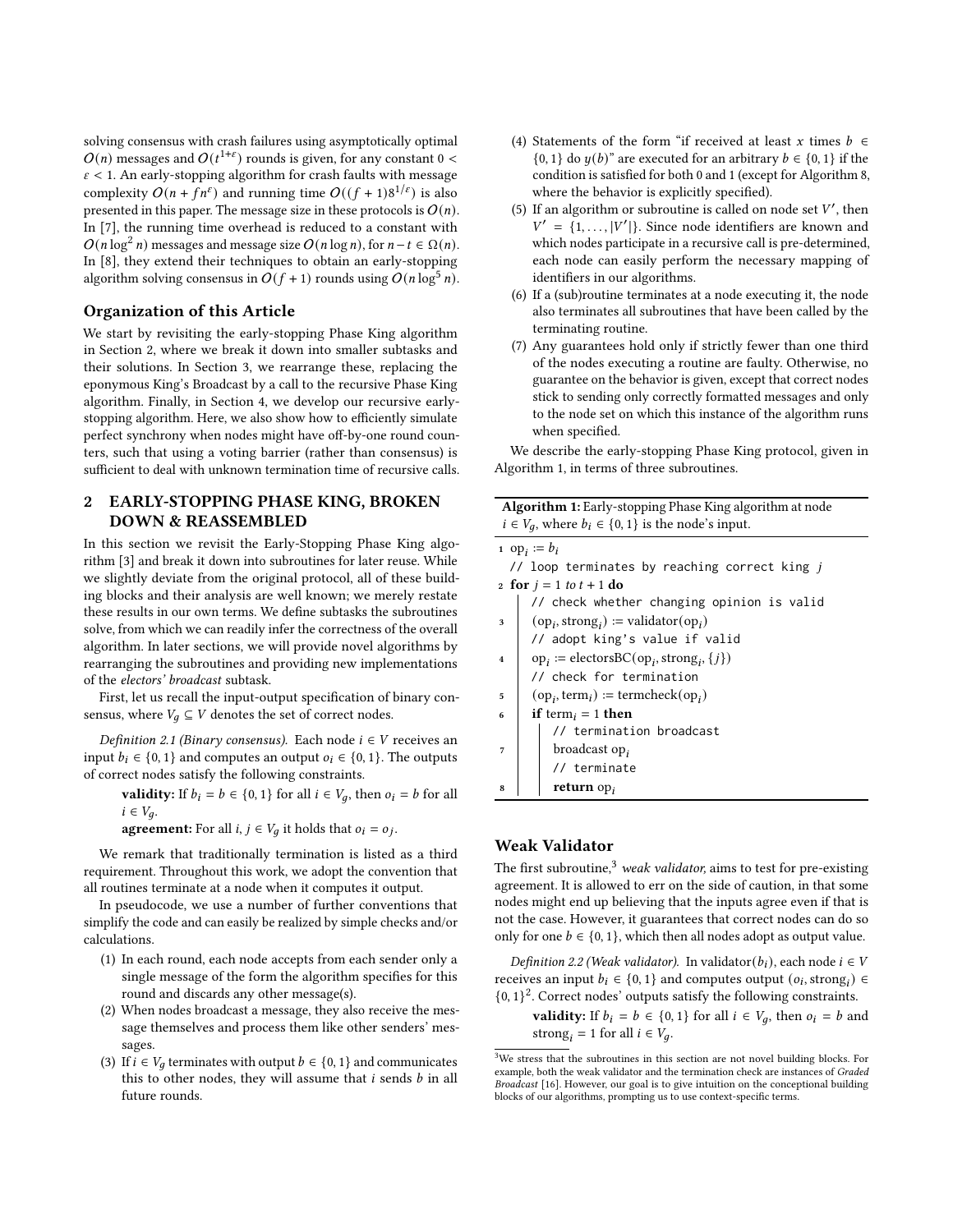weak agreement: If strong<sub>i</sub> = 1 for some  $i \in V_q$ , then  $o_i = o_i$  for all  $j \in V_a$ .

A weak validator is implemented by a 2-round algorithm involving two rounds of broadcast, see Algorithm [2.](#page-3-0)

**Algorithm 2:** Weak validator algorithm at  $i \in V_q$ , where  $b_i$  is the input value of *i*.

1  $o_i := b_i$ 2 broadcast  $b_i$  // first broadcast 3 if received at least  $n - t$  times  $b \in \{0, 1\}$  then 4 | broadcast b  $\frac{1}{2}$  // second broadcast 5 strong<sub>i</sub> := 0 6 if received at least  $t + 1$  times  $b \in \{0, 1\}$  then  $\begin{array}{ccc} 7 & | & o_i := b \end{array}$ 8 if received at least  $n - t$  times  $b \in \{0, 1\}$  then  $\bullet$  strong<sub>i</sub> := 1 10 **return**  $(o_i, \text{strong}_i)$ 

<span id="page-3-3"></span><span id="page-3-0"></span>Lemma 2.3. Algorithm [2](#page-3-0) satisfies the validity condition of Definition [2.2.](#page-2-3)

PROOF. Suppose that  $b_i = b \in \{0, 1\}$  for all  $i \in V_q$ . Hence, each  $i \in |V_q|$  broadcasts *b* in the first round and all nodes receive at least  $n-t$  times  $b$  and at most  $t$  times  $1-b$ . Because  $n > 3t$ ,  $|V_q| \ge n-t > t$ . Therefore, each  $i \in |V_q|$  again broadcasts b in the second round and receives at least  $n - t$  times  $b$  and at most  $t$  times  $1 - b$ . We conclude that all  $i \in V_q$  output  $(1, b)$ , as required.  $\square$ 

<span id="page-3-4"></span>Lemma 2.4. Algorithm [2](#page-3-0) satisfies the weak agreement condition of Definition [2.2.](#page-2-3)

PROOF. Suppose that  $i \in V_q$  outputs  $(1, b)$  for  $b \in \{0, 1\}$ . Thus, i received  $n - t$  times  $b$  in the second round. Because  $n > 3t$ , at least  $n-2t > t$  nodes from  $V_a$  must have sent *b*. Therefore, each  $j \in V_a$ sets  $o_i := b$ , provided that *j* does not receive  $1 - b$  from more than t nodes in the second broadcast.

We show this by establishing that no correct node sends  $1 - b$  in the second broadcast. To see this, observe that each of the correct nodes sending  $b$  in the second broadcast received  $b$  from at least  $n-t$ nodes in the first round. If  $f$  nodes are faulty, then at least  $n - t - f$ of these are from  $V_q$ . Since correct nodes broadcast only one value, no node receives more than  $f + |V_g| - (n - t - f) = f + t \le 2t < n - t$ times  $1 - b$  in the first round. Accordingly, no correct node sends  $1 - b$  in the second round, as claimed.  $□$ 

#### Electors' Broadcast

The second subroutine we refer to as electors' broadcast. In the early-stopping Phase King protocol, it is implemented by having a "phase king," but we later replace the single king by larger groups of nodes, the electors.

<span id="page-3-7"></span>Definition 2.5 (Electors' broadcast). In electors $BC(b_i, \text{strong}_i, K)$ , each node  $i \in V$  receives input  $(b_i, \text{strong}_i) \in \{0, 1\}^2$  and computes output  $o_i \in \{0, 1\}$ . Moreover, there is a set  $K \subseteq V$  of nodes that are designated electors. The outputs of correct nodes satisfy the following constraints.

**validity:** If  $b_i = b \in \{0, 1\}$  and strong<sub>i</sub> = 1 for all  $i \in V_q$ , then  $o_i = b$  and strong<sub>i</sub> = 1 for all  $i \in V_q$ . electors' agreement: If  $|V_a \cap K| > \lfloor 2|K|/3 \rfloor$  and the inputs satisfy weak agreement, then  $o_i = o_j$  for all  $i, j \in V_q$ .

A simple implementation of electors' broadcast with  $K = \{j\}$  for  $j \in V_q$  is given by the eponymous "king's broadcast."

**Algorithm 3:** King's broadcast with king *j* at node  $i \in V_a$ , where  $(b_i, \text{strong}_i)$  is the input of *i*.

1  $o_i := b_i$ 2 if  $i = j$  then  $3 \mid$  broadcast  $b_i$  // king's broadcast 4 if strong = 0 and received  $b \in \{0, 1\}$  from j then  $5 \mid o_i := b$  $6$  return  $o_i$ 

<span id="page-3-5"></span><span id="page-3-1"></span>**Lemma 2.6.** Algorithm [3](#page-3-1) implements electors' broadcast for  $K = \{j\}$ .

PROOF. Validity is immediate from the fact that each node returns  $b_i$  when strong<sub>i</sub> = 1. Regarding electors' agreement, observe that  $|V_q \cap K| > \lfloor 2|K|/3 \rfloor$  simply means that  $j \in V_q$ . Thus, each correct node with strong = 0 adopts value  $b_j$ . Recalling that weak agreement of the inputs entails that if any  $i \in V_g$  has strong<sub>i</sub> = 1, then  $b_i = b_i$ , electors' agreement follows. □

#### Termination Check

The third and final building block of the early-stopping Phase King protocol is the one that makes it early-stopping. It implements a termination check that, if passed at some correct node, ensures that agreement is established at all nodes that did not terminate yet. This results in termination of the remaining nodes in the next iteration of the overall algorithm.

<span id="page-3-2"></span>Definition 2.7 (Termination check). In a call to termcheck $(b_i)$ , each node  $i \in V$  receives input  $b_i \in \{0, 1\}$  and computes output  $(o_i, \text{term}_i) \in \{0, 1\}^2$ . The outputs of correct nodes satisfy the following constraints.

**validity:** If  $b_i = b \in \{0, 1\}$  for all  $i \in V_q$ , then  $o_i = b$  and term  $_i = 1$  for all  $i \in V_a$ .

**termination agreement:** If term<sub>i</sub> = 1 for some  $i \in V_q$ , then  $o_j = o_i$  for all  $j \in V_q$ .

In the original formulation of the early-stopping Phase King protocol, this step is merged with the King's broadcast, but for modularity and convenience of presentation we seperate this task here. Our implementation, which we will be able to reuse for our novel algorithms, is essentially a synchronous version of the termination test in the first randomized asynchronous consensus routine due to Bracha [\[4\]](#page-9-25) – but as mentioned earlier, it can also be seen as an instance of Graded Broadcast [\[16\]](#page-9-24).

<span id="page-3-6"></span>More specifically, note that Definition [2.2](#page-2-3) and Definition [2.7](#page-3-2) are essentially identical. The only difference that strong, has been relabeled as term<sub>i</sub>, as we seek to decide on termination rather than whether we will ignore the input from the electors. We conclude that Algorithm [2](#page-3-0) also implements Definition [2.7.](#page-3-2)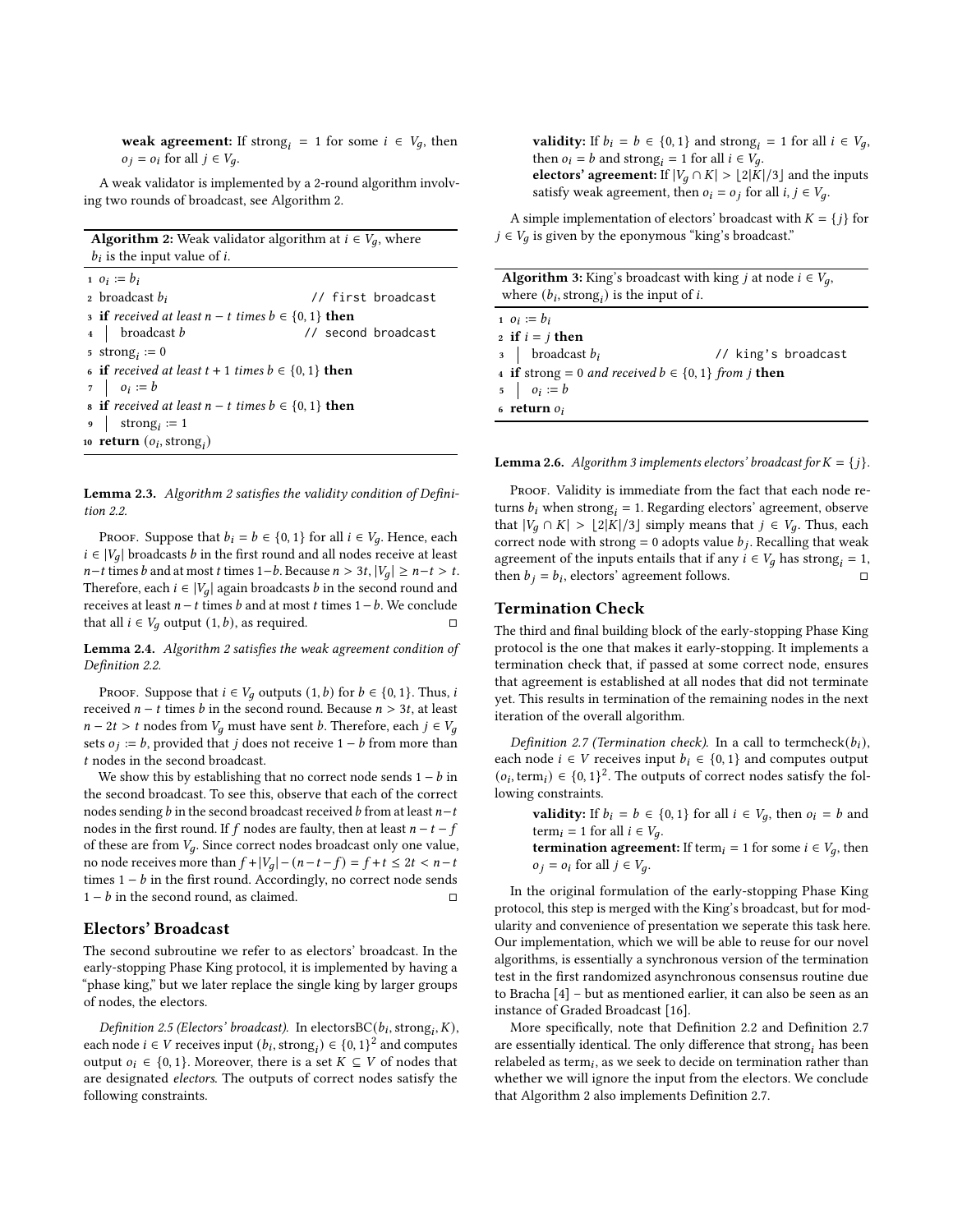Corollary 2.8. Algorithm [2](#page-3-0) satisfies the validity and termination agreement conditions of Definition [2.7.](#page-3-2)

#### Analysis of the Early-Stopping Phase King Protocol

Analyzing Algorithm [1](#page-2-1) now is straightforward.

<span id="page-4-2"></span>THEOREM 2.9. Suppose that the subroutine calls in Algorithm [1](#page-2-1) are implemented by Algorithms [2](#page-3-0) and [3.](#page-3-1) Then the resulting algorithm solves binary consensus in the presence of up to  $t := \lceil n/3 \rceil - 1$  Byzantine faults. It runs for at most  $6(f + 1)$  rounds and has correct nodes in total send at most  $6n^2(f + 1)$  single-bit messages.

PROOF. By Lemmas [2.3,](#page-3-3) [2.4](#page-3-4) and [2.6](#page-3-5) and Corollary [2.8,](#page-3-6) the subroutines satisfy the specifications given in Definitions [2.2,](#page-2-3) [2.5](#page-3-7) and [2.7.](#page-3-2) Hence, if op<sub>i</sub> =  $b \in \{0, 1\}$  for all  $i \in V_q$  at the beginning of a loop iteration, the validity conditions of the subtasks ensure that no correct node ever changes op<sub>i</sub> =  $b$  and that they terminate with output  $b$  in this loop iteration. In particular, this proves the validity condition of binary consensus. Note also that, due to the convention that terminated nodes are assumed to resend their output on each broadcast, this applies even when a subset of the nodes in  $V_a$ already terminated with output  $b$  in an earlier loop iteration.

Next, we establish that termination occurs within  $6(f+1)$  rounds. To see this, observe that there is some  $j \in \{1, ..., f+1\}$  such that  $j \in$  $V_q$  and consider the *j*-th loop iteration. Since the outputs of the call to validator $(op_i)$  satisfy weak agreement, by electors' agreement the call to electors  $BC(op_i, strong_i, j)$  will result in all correct nodes agreeing on some output  $b \in \{0, 1\}$ . Hence, by validity of the call to termcheck $(op_i)$ , all correct nodes terminate by the end of this loop iteration. Because each loop iteration has 6 rounds—two times two for Algorithm [2,](#page-3-0) one for Algorithm [3,](#page-3-1) and one for broadcasting the termination value—the running time bound follows. The bound on the number of messages sent by correct nodes trivially follows, and the fact that they are single-bit messages is immediate from the pseudocode listings.

It remains to show the agreement condition of binary consensus. To this end, suppose that  $i \in V_g$  is one of the first terminating nodes, with output  $o_i$ . Thus, the output of its preceding call to termcheck( $op<sub>i</sub>$ ) returned ( $o<sub>i</sub>$ , 1). By termination agreement, this entails that each node  $j \in V_a$  had output  $(o_i, \text{term}_i)$  for some term  $j \in \{0, 1\}$ . Thus, *j* either terminates immediately with output  $op<sub>j</sub> = o<sub>i</sub>$  after broadcasting its output or it participates in another loop iteration which all correct nodes  $k \in V_g$  start with op $_k = o_i$ . As discussed earlier, this results in all of these nodes returning  $o_i$ in this loop iteration, proving agreement.

# <span id="page-4-1"></span>3 EARLY-STOPPING PHASE KING WITH DOUBLING ELECTOR SET SIZE

In this section, we present a simple approach to reducing the bit complexity of the early-stopping Phase King protocol by calling an efficient consensus routine on an initially small elector set.

<span id="page-4-3"></span>The pseudocode is given in Algorithm [4](#page-4-0) and deviates from Algorithm [1](#page-2-1) in that it calls Electors' Broadcast on disjoint sets of exponentially growing size. Thus, consensus is guaranteed after  $O(\log f)$  iterations, while constant-factor growth of an initially constant-sized set ensures the early-stopping property.

Algorithm 4: Early-Stopping Phase King with Doubling Elector Set Size at node  $i \in V_g$ , where  $b_i \in \{0, 1\}$  is the node's input. Differences to Algorithm [1](#page-2-1) are marked in blue. In our implementation subroutine calls are realized by Algorithms [2](#page-3-0) and [5,](#page-5-1) respectively.

|                         | 1 op <sub>i</sub> $:= b_i$                                                                     |
|-------------------------|------------------------------------------------------------------------------------------------|
|                         | // minimum index of participants in Electors'                                                  |
|                         | Broadcast for current loop iteration                                                           |
|                         | $2 \text{ ind} := 1$                                                                           |
|                         | // loop will not be completed, terminating once                                                |
|                         | fewer than $1/3$ of electors are faulty                                                        |
|                         | 3 for $j = 0$ to $\lceil \log(n/6) \rceil$ do                                                  |
|                         | // check whether changing opinion is valid                                                     |
| $\overline{\mathbf{4}}$ | $(op_i, strong_i) := \text{validation}(op_i)$                                                  |
|                         | // adopt Electors' value if valid                                                              |
| 5                       | $op_i :=$                                                                                      |
|                         | electorsBC(op <sub>i</sub> , strong <sub>i</sub> , {ind, , max{ind + 3 · 2 <sup>j</sup> , n}}) |
| 6                       | ind := ind + 3 · $2^j$ + 1                                                                     |
|                         | // check for termination                                                                       |
| 7                       | $(op_i, term_i) := termcheck(op_i)$                                                            |
| 8                       | <b>if</b> term <sub>i</sub> = 1 <b>then</b>                                                    |
| 9                       | // termination broadcast<br>broadcast op <sub>i</sub>                                          |
| 10                      | // terminate<br>return $op_i$                                                                  |
|                         |                                                                                                |

<span id="page-4-0"></span>**Lemma 3.1.** There is some  $j \in \{0, \ldots, \lceil \log(\max\{f/2, 1\}) \rceil \}$  such that fewer than one third of the nodes on which Electors' broadcast is called in iteration j of Algorithm [4](#page-4-0) are faulty.

PROOF. Note that the claim is trivially satisfied if  $f \leq 1$ , since for  $j = 0$  Electors' Broadcast is called on 4 nodes. Hence, assume that  $f \ge 2$ , implying that  $\lceil \log(\max\{f/2, 1\}) \rceil = \lceil \log(f/2) \rceil$ .

If  $\sum_{j=0}^{\lceil \log(f/2) \rceil} 3 \cdot 2^j + 1 \ge n$ , the sets on which Electors' Broadcast is called in iterations 0 to  $\lceil \log(f/2) \rceil$  form a partition of the entire node set. Because  $f < n/3$ , then there must be one of the considered iterations satisfying the claim.

On the other hand, if  $\sum_{j=0}^{\lceil \log (f/2) \rceil} 3 \cdot 2^j + 1 < n$ , assume for contradiction that the claim is false. Thus, in each iteration at least  $2^{j} + 1$ nodes on which Electors' Broadcast is called are faulty. However, this is a contradiction, because the total number of faults is then at least

$$
\sum_{j=0}^{\lceil \log(f/2) \rceil} 2^j + 1 = 2^{\lceil \log(f/2) \rceil + 1} - 1 + (\lceil \log(f/2) \rceil + 1) > f.
$$
 □

<span id="page-4-4"></span>Corollary 3.2. If the implementations of the subroutine calls in Algorithm [4](#page-4-0) meet the specifications given in Definitions [2.2,](#page-2-3) [2.5](#page-3-7) and [2.7,](#page-3-2) Algorithm [4](#page-4-0) solves binary consensus and terminates at the latest in iteration  $\lceil \log(\max\{f/2, 1\}) \rceil$  of its main loop.

PROOF. Analogous to Theorem [2.9,](#page-4-2) using Lemma [3.1](#page-4-3) to show that the algorithm terminates within  $\lceil \log(\max\{f/2, 1\}) \rceil$  iterations.  $\Box$ 

What remains is to come up with an efficient implementation of Electors' Broadcast for  $|K| \neq 1$  and to bound the resulting time and bit complexity of the algorithm.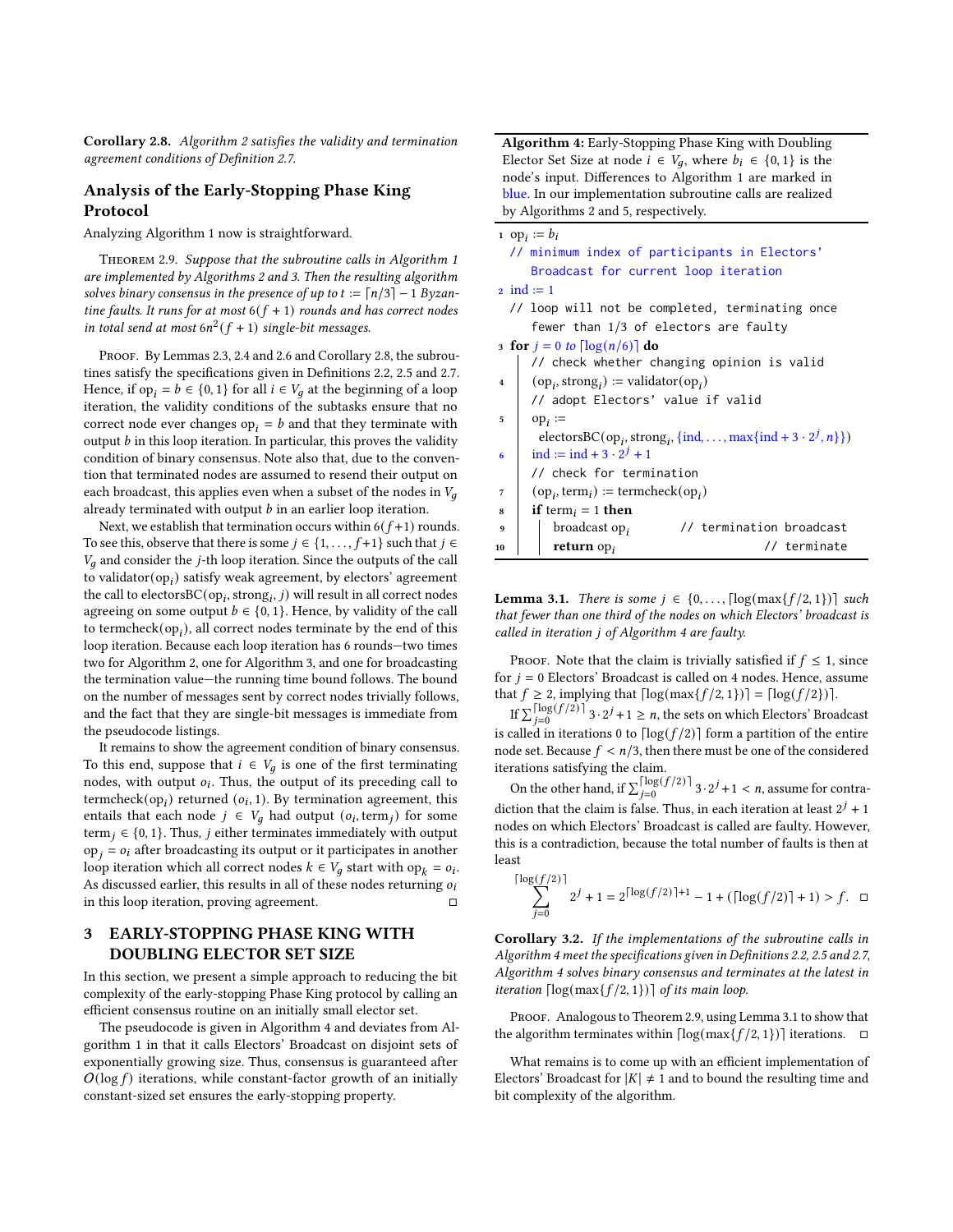#### Efficient Electors' Broadcast when  $|K| > 1$

This task has already been solved in prior work for the purpose of obtaining an efficient consensus protocol that is not early-stopping. Since Algorithm [4](#page-4-0) starts with  $|K| = 4$  and increases K by a constant factor in each step, the Electors' Broadcast implementation itself needs not be early-stopping. In [\[2\]](#page-9-6), Electors' Broadcast is solved by letting the electors run consensus to achieve a common view, and then act as if they were a single king. For completeness, we state

Algorithm 5: Electors' broadcast with elector set  $K$  at node  $i \in V_q$ , where  $(b_i, \text{strong}_i)$  is the input of *i*. The algorithm assumes that a consensus protocol for the nodes of  $K$  is given and has a known running time  $R$ , so that all correct nodes expect the electors' broadcast in round  $R + 1$  and terminate at the end of round  $R + 1$ .

- 1  $o_i := b_i$
- 2 if  $i \in K$  then
- $\alpha$  participate in consensus on node set K with input  $b_i$
- 4 broadcast the local output  $c_i$  of the consensus run // electors' broadcast
- 5 if strong  $= 0$  then
	- // break ties arbitrarily
- set  $o_i$  to majority value received from nodes in  $K$
- <span id="page-5-1"></span><sup>7</sup> return

the resulting Electors' Broadcast routine in Algorithm [5.](#page-5-1)

In [\[2\]](#page-9-6), this approach is used to solve consensus recursively, i.e., the consensus routine called is identical to the top-level protocol executed on roughly half of the nodes. This ensures that the toplevel routine requires only a constant number of broadcasts from each node, while the two recursive calls each have both half as many senders and receivers. This reduces the bit complexity from cubic to quadratic, resulting in the following theorem.

<span id="page-5-2"></span>THEOREM 3.3 ([\[2\]](#page-9-6)). The recursive Phase King protocol solves binary consensus in the presence of up to  $t \leq \lceil n/3 \rceil - 1$  Byzantine faults. Regardless of the number of faults, it terminates in  $O(t)$  rounds and the total number of bits communicated by nodes in  $V_a$  is  $O(tn)$ .

We can now plug this algorithm for  $t = \lfloor |K|/3 \rfloor - 1$  into Algorithm [5](#page-5-1) to obtain an efficient implementation of Electors' Broadcast.

<span id="page-5-3"></span>Lemma 3.4. Algorithm [5](#page-5-1) with the consensus routine given by The-orem [3.3](#page-5-2) implements Electors' Broadcast with running time  $O(|K|)$ . Only correct nodes in K send messages, with in total  $O(|K|n)$  bits.

PROOF. To see that the validity condition of Electors' Broadcast holds, observe that all  $i \in V_q$  with strong<sub>i</sub> = 1 maintain their opinion and return  $b_i$ .

Regarding electors' agreement, assume that  $|V_a \cap K| > \lfloor 2|K|/3 \rfloor$ . Thus, by Theorem [3.3](#page-5-2) the consensus call succeeds, i.e., agreement and validity hold. Denote by  $b \in \{0, 1\}$  the (agreed-on) return value of nodes in  $V_q \cap K$ , i.e.,  $c_i = b$  for all  $i \in V_q \cap K$ .

We distinguish two cases, the first being that there is no  $i \in V_q$ with strong<sub>i</sub> = 1. In this case, each  $i \in V_g$  sets  $o_i := b$ , since strictly more than one half of the nodes in  $K$  are correct and broadcast  $b$ after termination of the consensus run.

The other case is that for some  $i \in V_q$ , strong = 1. Then, by weak agreement of the inputs, for all  $j \in V_q$ ,  $b_j = b_i$ . Since  $b_j$  is the input nodes in  $K$  use in the call to consensus, validity of this call implies that  $b = b_i$ . Hence, a majority of the nodes in K broadcast b after completing execution of the consensus protocol. We conclude that any  $j \in V_q$  satisfying strong  $i = 0$  sets  $o_j = b = b_i$ , while those with strong  $i = 1$  stick with  $o_j = b_j = b_i$ .

To show the bit complexity, observe that only correct nodes that are in K communicate. They send  $|V_q \cap K|(n-1) < |K|n$  bits in the final broadcast and, by Theorem [3.3,](#page-5-2)  $O(|K|^2) = O(|K|n)$  bits in the consensus call. Finally, the time complexity equals the time complexity of the call to consensus plus one round for the broadcast, which by Theorem [3.3](#page-5-2) is  $O(|K|)$ .

From the above results, Theorem [1.1](#page-1-0) readily follows.

Theorem 1.1. Algorithm [4](#page-4-0) solves binary consensus with up to  $t := \lceil n/3 \rceil - 1$  Byzantine faults in  $O(f + 1)$  rounds, where  $0 \le f \le t$ is the number of actual faults. Its bit complexity is  $O(nt \log(f + 2))$ .

PROOF. Corollary [3.2](#page-4-4) shows correctness. To show the running time and bit complexity bounds, denote by  $j_{\text{max}}$  the last iteration of the main loop. By Lemma [3.1,](#page-4-3)  $j_{\text{max}} \leq \lceil \log(\max\{f/2, 1\}) \rceil$ ). Observe that each iteration of the main loop takes a constant number of rounds and broadcasts, plus the time and communication cost for executing Electors' Broadcast with  $|K| = \Theta(2^{j})$ . By Lemma [3.4,](#page-5-3) the running time is hence bounded by

$$
\Theta\left(\sum_{j=0}^{j_{\max}} 2^j + 1\right) = \Theta(f+1)
$$

and the bit complexity by

$$
\Theta\left(\sum_{j=0}^{j_{\text{max}}} (2^j + t)n\right) = \Theta(nt \log(f + 2)).\qquad \qquad \Box
$$

#### <span id="page-5-0"></span>4 RECURSIVE EARLY-STOPPING PHASE KING

In this section, we present our early-stopping recursive Phase King protocol, which has optimal resilience and asymptotically optimal round and bit complexities. In the previous section, we used recursion under the hood to achieve a better bit complexity, by using the (non-early-stopping) recursive Phase King protocol from [\[2\]](#page-9-6). Now, we eliminate the resulting  $\Theta(\log f)$  overhead in bit complexity by recursively calling the early-stopping algorithm itself. In this algorithm, nodes first try to achieve consensus using a single king. If they do not succeed, they use about half of the nodes as electors. If this fails again, the remaining nodes become electors and agreement is guaranteed.

#### Handling Off-by-One Round Counters

In our algorithm, we face the difficulty that subroutines might stop early in an a priori unknown round. In order to continue execution, nodes need to coordinate when to do so. Unfortunately, we cannot rely on consensus to solve this task: the subset of nodes executing the subroutine call might contain too many faulty nodes to be able to do so, and running consensus on all nodes of the instance of the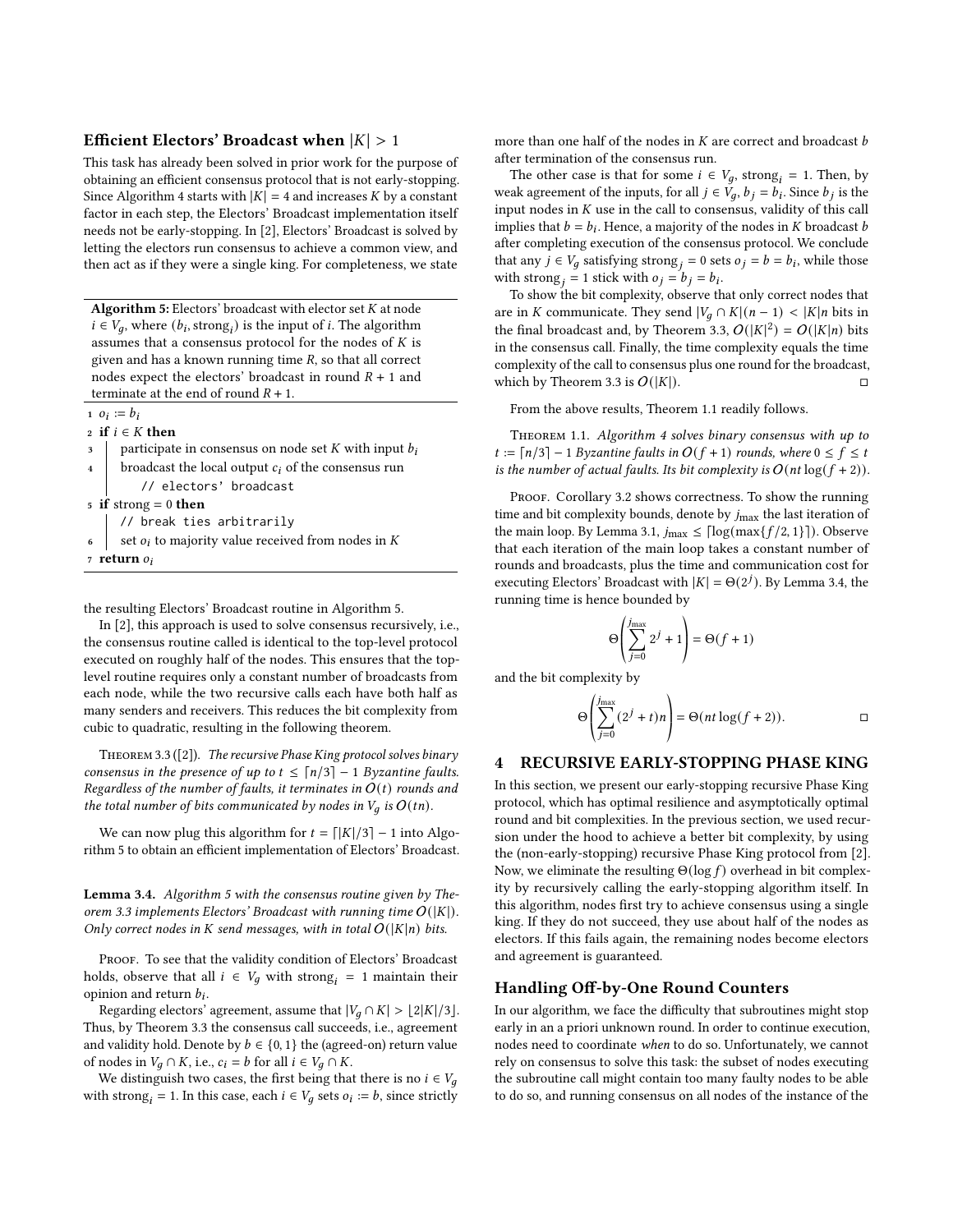Algorithm 6: Simulating synchronous algorithm  $A$ , code at node v. Correct nodes might not start execution in the same round, but in two consecutive rounds. ⊥ is used as a special symbol representing that no message has been received from a node during the preceding round (or the algorithm has just been started). For convenience, we assume that the state of  $s_v$  maintains all information needed to determine which messages to send. The simulated sequence here is send-receive-compute, where computations "before" the first round are performed before the while loop. However, the computations for simulated round  $r \in \mathbb{N}_{>0}$ are deferred to the end of round  $2r + 1$ , since all round-r messages must be collected first.

 $1 r_v := 1$  // count rounds

2 for  $w \in V$  do

3  $m_{w,0} := m_{w,1} := \perp$ 4 set  $s_v$  to the initial state of v in  $\mathcal A$  based on v's input <sup>5</sup> while A has not terminated do 6 if  $r_v \mod 2 = 0$  then 7  $\vert$  for  $w \in V$  do  $\mathbf{B} \parallel \mathbf{B}$  denote by *m* the message *v* sends to *w* in round  $r_v/2$  of  $\mathcal A$  when in state  $s_v$ send  $((r_v \mod 4)/2,m)$  to w 10 **if** received  $(b, m)$  from  $w \in V$  **then** 11  $m_{w,b} := m$ 12 if  $r_v \mod 2 = 1$  and  $r_v \neq 1$  then 13 | update  $s_v$ , i.e., perform computations of  $\mathcal{A}$  at the end of round  $(r_v - 1)/2$ , assuming that messages  $m_{w,((r_v-1) \mod 4)/2}$ ,  $w \in V$ , have been received 14 for  $w \in V$  do 15  $\mid$   $\mid$   $m_{w,((r_v-1) \bmod 4)/2)} := \bot$  // clear memory 16 if  $s_v$  indicates termination with output  $o_v$  then 17 **return**  $o_v$ 18  $r_v := r_v + 1$ 

<span id="page-6-1"></span><span id="page-6-0"></span>algorithm initiating the subroutine call would defeat the purpose of the recursion.

We compromise by ensuring that all nodes recommence execution within one round of each other. However, this requires us to handle this "desynchronization," in that despite it we need a way of ensuring consistent execution of the code. Rather than manually adapting the algorithm, we describe a generic compiler that takes a synchronous algorithm  $A$  and transforms it into a modified algorithm that simulates  $A$  at the expense of a factor-2 slowdown and one additional bit per message.

The simulation spends two rounds per simulated round to ensure that all messages from round  $r \in \mathbb{N}_{>0}$  are received before proceeding to the next round. Each messages is prefixed by the simulated round it belongs to modulo 2, which enables receivers to correctly attribute messages to simulated rounds. The pseudocode is given in Algorithm [6.](#page-6-0) The following theorem formalizes these statements.

<span id="page-6-3"></span>THEOREM 4.1. Assume that Algorithm [6](#page-6-0) is started at each  $v \in V_q$ in two consecutive rounds. Then Algorithm [6](#page-6-0) simulates  $A$ , i.e., each  $v \in V_g$  produces the same output as it would in some execution of  $\mathcal A$ with the same set of correct nodes  $V_q$  with the same inputs. At each node, it terminates after  $2r + 1$  rounds if it terminates after  $r \in \mathbb{N}$ rounds in this execution of  $A$ . Correct nodes send the same messages as in this execution, but with an additional bit as prefix.

PROOF. Denote by local round  $r$  at node  $v$  the loop iteration during which  $r_v = r$ . Moreover, denote by superspript  $s_v^r \in \mathbb{N}_{>0}$  the value of  $s_v$  at the end of local round r at node v and by  $m_{w,b}^r$  the value of  $m_{w,b}$  at node v in local round r before executing Line [15,](#page-6-1) i.e., clearing memory after state update. We claim that for each  $r \in \mathbb{N}$  such that  $v \in V_a$  has not terminated, in its local instance of the algorithm

- (i)  $s_0^{2r+1}$  equals the state of A after round r (where  $r = 0$  means at initialization);
- (ii) if r is odd,  $m_{w,1}^{2r+1}$  equals the message received from w in round  $r$ ;
- (iii) if  $r \neq 0$  is even,  $m_{w,0}^{2r+1}$  equals the message received from w in round  $r$ ; and
- (iv) v terminates within  $2r + 1$  local rounds with output  $o_v$  if and only if does so in  $A$  in round  $r$

in some $^4$  $^4$  synchronous execution of  ${\mathcal{A}}$  with the same set of correct nodes and inputs. Note that these statements imply the claims of the theorem, so proving the claim will complete the proof of the theorem.

We show the claim by induction on  $r$ . For the base case of  $r = 0$ , observe that  $s_v^1$  equals the state of  $v$  at initialization of  $\mathcal A$  and  $v$ terminates in local round 1 with output  $o_v$  if and only if A does so based on its state at initialization. Since (ii) and (iii) are vacuously true for  $r = 0$ , this covers the base case.

For the step from  $r - 1 \in \mathbb{N}$  to r, observe that node  $w \in V_q$  sends the message indicated by  $s_w^{2r-1}$  in its local round 2r, which could possibly be no message if  $A$  specifies so or w has already terminated. If a message is sent, it is received by  $v$  in local round  $2r-1$ ,  $2r$ , or  $2r+1$ due to the prerequisite of the theorem that all nodes start execution within one round of each other. By the induction hypothesis,  $s_w^{2r-1}$ corresponds to the state of  $w$  after round  $r - 1$  in some execution of  $A$ , so w sends the message consistent with the execution of  $A$  we constructed so far. This applies also if  $w$  sends no message, since this is then either indicated by  $s_w^{2r-1}$  or w has terminated, which by point (iv) of the induction hypothesis happens if and only if  $w$ terminated within  $r$  rounds in the constructed execution of  $\mathcal{A}$ .

If r is odd and w sends a message, it is prefixed by  $b = 1$  and v stores it in  $m_{w,1}$ . Because v resets this variable only when its round counter equals 3 modulo 4, such a reset cannot occur in local rounds 2r – 1 or 2r. Since  $m_{w,1}^{2r+1}$  denotes the value of the variable before the reset, statement (ii) for index  $r$  follows if  $w$  sends a message. Analogously, if  $r$  is even, this message is prefixed by  $b = 0$ and stored in  $m_{w,0}$ , which is not reset in local rounds  $2r - 1$  or  $2r$ because  $v$  resets  $m_{w,0}$  only when its round counter equals 1 modulo 4. This shows statement (iii) for index  $r$  in case  $w$  sends a message.

On the other hand, if  $r$  is odd and  $w$  sends no message to  $v$ when  $r_w = 2r$ , then it sends no message to v that is prefixed with

<span id="page-6-2"></span><sup>&</sup>lt;sup>4</sup>An execution is fully specified by the inputs of correct nodes and faulty nodes' messages. All statements are meant to refer to the same execution, which is constructed inductively depending on the (arbitrary) messages sent by faulty nodes.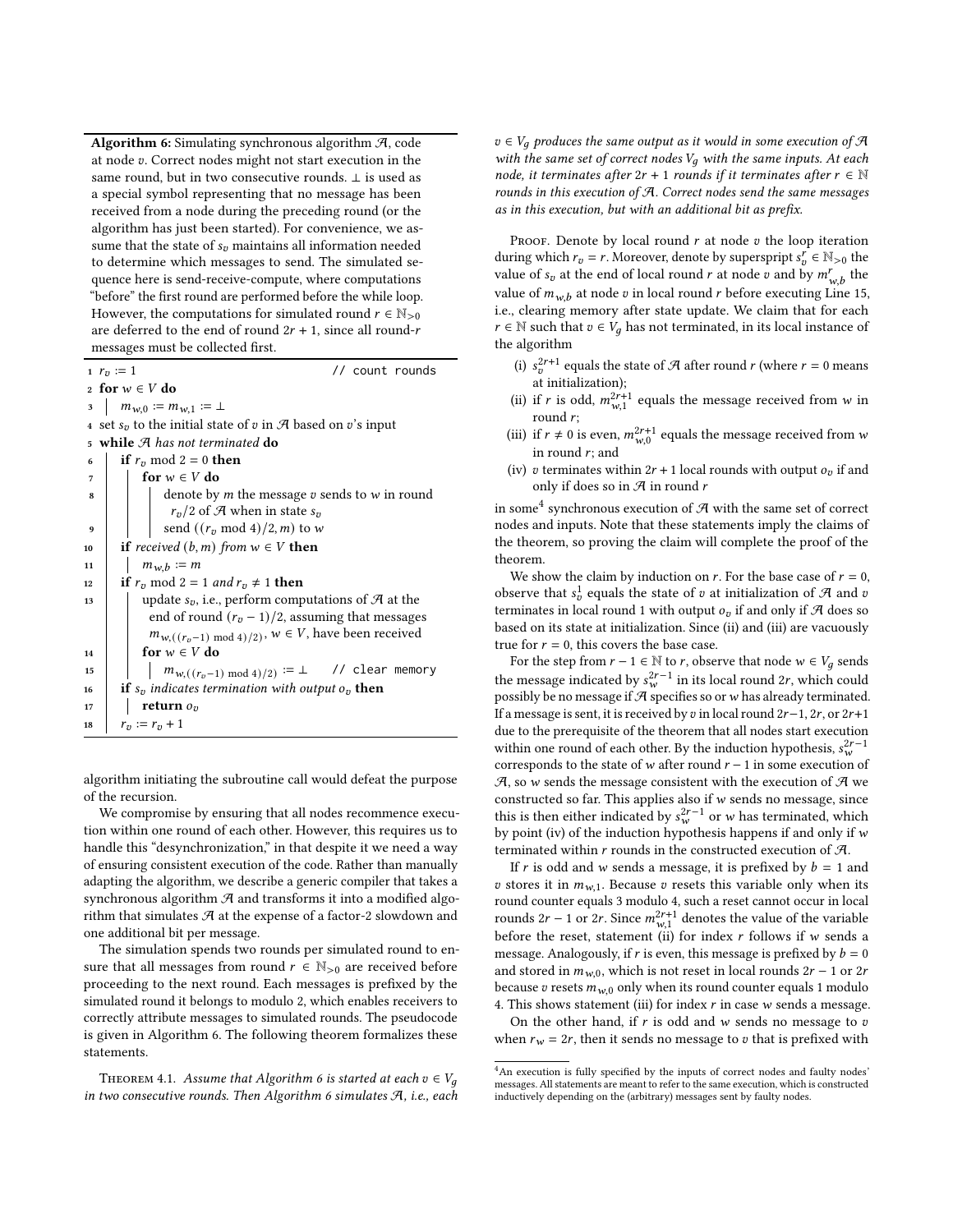1 in rounds when  $r_w \in \{2r - 3, \ldots, 2r + 3\}$  either, because it only sends such messages in local rounds that are equal to 2 modulo 4. Accordingly,  $v$  receives no message from  $w$  prefixed by 1 from  $w$ during rounds with  $r_v \in \{2r-2,\ldots,2r+2\}$ . Given that v resets  $m_{v,1}$  in the round satisfying  $r_v = 2r - 3$  (after processing messages with prefix 1 received from  $w$ ), (ii) follows also in this case for index  $r$ . Statement (iii) for index  $r$  for the case that  $w$  sends no message to v in the round when  $r_w = 2r$  is shown analogously.

By the induction hypothesis,  $s_v^{2r-1}$  equals the state of v after  $r - 1$  rounds of the execution of A constructed so far. As we already established (ii) and (iii) for  $r$ , the messages  $v$  assumes to have received from correct nodes  $w \in V_a$  when updating  $s_n$  in round  $2r + 1$  are consistent with this execution of  $\mathcal{A}$  as well. Since faulty nodes may send arbitrary messages (which determine round  $r$  of the constructed execution), (i) follows for index  $r$ . Finally, (iv) is now immediate from (i) for index  $r$ . This completes the induction and hence the proof of the theorem.

# Electors' Broadcast for Early-Stopping Recursive Phase King

Our second ingredient is an efficient implementation of Electors' Broadcast for arbitrary  $K$  that stops early if the utilized consensus algorithm stops early. It needs to function correctly under the relaxed condition that all correct nodes start execution within one round of each other, imposing the same constraint on the consensus algorithm it calls. In turn, it is only required to have correct nodes terminate within one round of each other. As we will show later, these conditions are sufficient to enable us to use our consensus protocol recursively to implement the consensus routine we use in the solution to Electors' Broadcast given in Algorithm [7.](#page-7-0)

To achieve the required property that all nodes terminate within one round of each other, we introduce what we call a voting barrier, in which the correct nodes vote to proceed when they are ready. In order to overcome the obstacle that the called consensus routine might fail arbitrarily when a third or more of the participating nodes are faulty, this voting process involves all nodes and allows for "convincing" other nodes if there is proof that a correct node voted for proceeding with output  $b \in \{0, 1\}$ . Concretely, nodes collect  $n - t$  votes for value  $b \in \{0, 1\}$  before proceeding with this value, while voting for output  $b$  not only if  $K$  indicates this to be the output of the consensus call, but also if there are already  $t + 1$  votes for this value. Thus, if any correct node passes the barrier in round  $r$ due to seeing  $n − t$  votes, the remaining correct nodes see  $n − 2t > t$ votes and vote to proceed in round  $r+1$ . Conceptually, this approach is borrowed from the classic fault-tolerant clock synchronization protocol by Srikanth and Toueg [\[25\]](#page-9-9).

<span id="page-7-2"></span>Lemma 4.2. Suppose that correct nodes start executing Algorithm [7](#page-7-0) within one round of each other and denote for  $f < k/3$  by  $T(k, f)$ a worst-case running time bound for the consensus algorithm on  $k$ nodes with  $f$  faults and by  $B(k)$  its bit complexity. Then

- Algorithm [7](#page-7-0) satisfies the validity and electors' agreement conditions of Definition [2.5;](#page-3-7)
- correct nodes terminate within one round of each other;
- correct nodes terminate within  $T(|K|, \lceil |K|/3 \rceil 1) + O(1)$ rounds;

Algorithm 7: Electors' broadcast with elector set  $K$  at node  $i \in V_q$ , where  $(b_i, \text{strong}_i)$  is the input of *i*. The algorithm assumes that a consensus protocol of resilience  $\lceil |K|/3 \rceil - 1$ on node set  $K$  is given, whose worst-case running time is bounded by a known value  $T(|K|, \lceil |K|/3 \rceil - 1)$ .

- 1 op<sub>i</sub> :=  $b_i$
- 2 if  $i \in K$  then <sup>3</sup> in separate thread:
- 4 execute the given consensus protocol on node set  $K$ with input  $b_i$
- 5 **if** the consensus run terminated after 0 rounds then /\* wait for other nodes to begin execution of Algorithm [7](#page-7-0)  $\star/$
- <sup>6</sup> wait for one round
	- electors' broadcast
- <sup>7</sup> broadcast elect( $c_i$ ), where  $c_i$  is the local output of the consensus run
- 8 for  $\max\{T(|K|, \lceil |K|/3 \rceil 1) + 3, 4\}$  rounds do  $\frac{1}{2}$  execute only once for each  $b$
- 9 if for  $b \in \{0, 1\}$  received elect(b) from at least  $\lfloor |K|/3 \rfloor$ nodes in  $K$  or elect(b) from at least  $t + 1$  nodes in  $V$ during loop then
- $10$  broadcast vote(b)
- 11 **if** for  $b \in \{0, 1\}$  received vote(b) from at least  $n t$  nodes in  $V$  during loop then
- <span id="page-7-0"></span> $12$  | if strong = 0 then // if true for both  $b$ , anything is fine  $_{13}$  | | |  $_{\text{op}_i} := b$ 14 **return**  $(op_i)$ 15 return  $(op_i)$ ) // consensus call timed out
	- if  $|K \cap V_q| > \lfloor 2|K|/3 \rfloor$ , then correct nodes terminate within  $T(|K|, |K \setminus V_q|) + O(1)$  rounds; and
	- correct nodes send in total  $B(k) + O(n^2)$  bits.<sup>[5](#page-7-1)</sup>

PROOF. Nodes with strong $_i = 0$  maintain their opinion and return  $b_i$ , showing the validity condition of Definition [2.5.](#page-3-7) For electors' agreement, observe that the precondition that  $|K \cap V_q| > \lfloor 2|K|/3 \rfloor$ ensures that the consensus call satisfies agreement and validity, and also terminates within  $T(|K|, |K \setminus V_a|) \leq T(|K|, |K|/3 - 1)$  rounds at all nodes in  $K \cap V_q$ . Denote by  $b \in \{0, 1\}$  the output of this call. Observe that correct nodes sends no elect( $1 - b$ ) messages. Hence, correct nodes send no vote $(1 - b)$  messages. Thus, no correct node adopts opinion  $1 - b$ , and each correct node *i* outputs  $b_i$  or  $b$ .

We distinguish two cases. If there is a node  $i \in V_a$  with strong, = 1, then  $b_j = b_i$  for all  $j \in V_q$  by weak agreement of the inputs. Hence, by validity of the consensus routine,  $b = b_i$  and electors' agreement follows.

On the other hand, if strong  $_i = 0$  for all  $i \in V_q$ , note that termination of the consensus call within  $T(|K|, \lceil |K|/3 \rceil - 1)$  rounds implies that each node in  $K \cap V_q$  broadcasts elect(b) no later than its local round max $\{T(|K|, [K]/3] - 1) + 1, 2\}$ , where the 2 accounts for the

<span id="page-7-1"></span><sup>&</sup>lt;sup>5</sup>Note that the bit complexity will depend on the recursion level, since we need to distinguish between messages from different threads. However, the effect on the overall bit complexity is asymptotically negligible.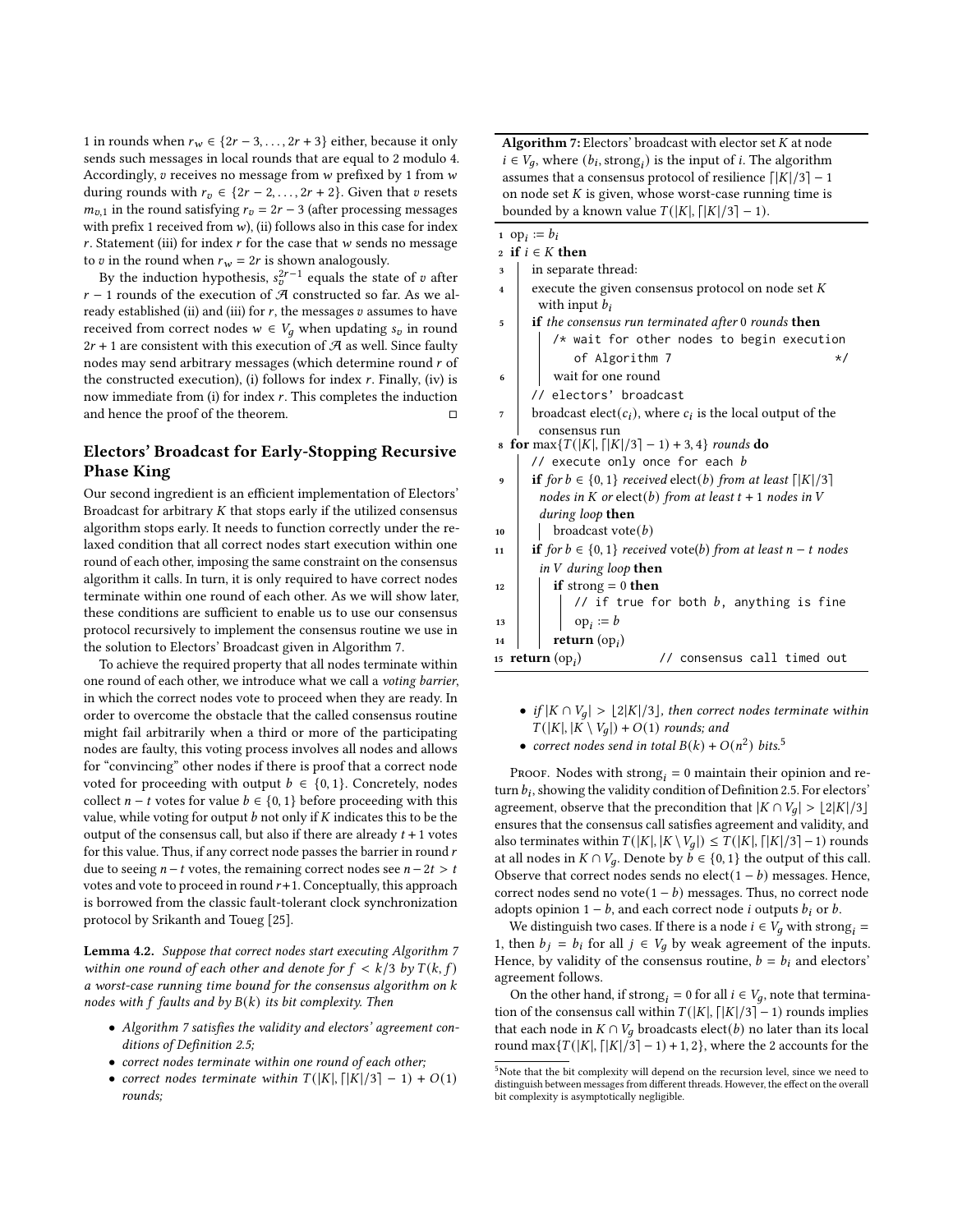special case that  $T(|K|, |K|/3] - 1) = 0$  and the node waits for one round. Since we make sure that no such message is broadcast in the first round, by assumption each correct node will receive this message while executing Algorithm [7,](#page-7-0) no later than local round  $\max\{T(|K|, \lceil|K|/3\rceil - 1) + 2, 3\}.$  It follows that all correct nodes broadcast  $\text{elect}(b)$  by the next round, and consequently terminate with output  $b$  if they did not already do so.

To see that correct nodes terminate within one round of each other, suppose that *i* ∈  $V_q$  terminates in round  $r$  ∈ N. If termination at  $i$  is due to the for loop having completed, by the assumption that all correct nodes start within one round of each other, each node *j* ∈  $V_q$  terminates by the end of round  $r + 1$ . If termination is due to *i* having received vote(*b*) messages from  $n - t$  nodes during execution of the for loop, observe that at least  $n - 2t > t$  of them were sent by correct nodes. Since correct nodes cannot satisfy any of the preconditions for broadcasting vote( $b$ ) in the first round of executing the loop, these messages were sent when all correct nodes were already executing Algorithm [7](#page-7-0) (and thus in particular the loop). Hence, any correct node satisfies the precondition for sending vote(b) by the end of round r and broadcasts vote(b) in round  $r + 1$ . It follows that each correct node received vote(b) messages from all at least  $n - t$  correct nodes while executing the loop and terminates by the end of round  $r + 1$ .

Next, termination within  $T(|K|, |K|/3] - 1) + O(1)$  trivially follows from the maximum number of rounds spent in the for loop. If  $|K \cap V_q| > \lfloor 2|K|/3 \rfloor$ , correct nodes in K terminate the consensus instance and, by agreement, broadcast  $\text{elect}(b)$  for the same  $b \in \{0, 1\}$  within  $T(|K|, |K \setminus V_q|) + O(1)$  rounds. Hence, all correct nodes will sent vote $(b)$  at most one round later (unless some node already terminated; this case is covered by the preceding analysis) and terminate one round after that; again, we use that correct nodes send no vote messages in the first round of the loop, so correct nodes do not "miss" any such messages due to not having started Algorithm [7](#page-7-0) yet.

Finally, the bound on message complexity follows from observing that, apart from messages sent by the consensus run, each correct node broadcasts at most twice.  $\hfill \Box$ 

#### Main Algorithm

With the above pieces in place, we are ready to state and analyze our recursive early-stopping protocol. The pseudo-code is given in Algorithm [8.](#page-8-0) The algorithm follows the same pattern as the previous ones, but implements Electors' Broadcast by Algorithm [7](#page-7-0) with recursive application of itself, which it calls at most twice on roughly half of the nodes. In order to cope with correct nodes potentially terminating in different rounds, the compiler given in Algorithm [6](#page-6-0) is applied to the entire code with the exception of subroutine calls to Algorithm [7.](#page-7-0)

We now turn to analyzing the algorithm. First, we observe that at last one of the calls to Electors' Broadcast must succeed, i.e., there are not too many faulty nodes in  $K$ .

<span id="page-8-1"></span>**Lemma 4.3.** If 
$$
1 \notin V_q
$$
, then  $|V_j| > 3|V_j \setminus V_q|$  for some  $j \in \{0, 1\}$ .

PROOF. Observe that the sets  $\{1\}$ ,  $V_0$ , and  $V_1$  form a partition of V. Since  $n > 3t$ , thus at least one of the sets must contain fewer than one third faulty nodes.  $□$ 

Algorithm 8: Recursive early-stopping Phase King algorithm at node  $i \in V_q$ , where  $b_i \in \{0, 1\}$  is the node's input. The algorithm assumes that all correct nodes start execution within one round of each other. All code but the two calls to electors  $BC(op_i, strong_i, V_j)$  for  $j \in \{0, 1\}$  is passed through the compiler given by Algorithm [6.](#page-6-0) These two calls are implemented by Algorithm [7](#page-7-0) recursively using Algorithm [8](#page-8-0) as consensus routine. Note that this can cause nodes to send messages from multiple parallel threads in the same round, one for each level of recursion. By labeling the messages of recursion level  $\ell$  with their level index using a variable length code, recipients can correctly attribute messages to threads at an additive overhead of  $O(log(\ell + 1))$  bits for each level- $\ell$  message. As before, the calls to validator(op<sub>i</sub>) and termcheck(op<sub>i</sub>) are implemented by Algorithm [2,](#page-3-0) and Algorithm [3](#page-3-1) implements the call to electors  $BC(op_i, strong_i, {1}).$ 

| $\sim$ $\mu$ $\sim$ $\sigma$ $\mu$ ( ) $\prime$         |                                                                                                                                                                                                                                                                                                                                                                                                                                                                 |
|---------------------------------------------------------|-----------------------------------------------------------------------------------------------------------------------------------------------------------------------------------------------------------------------------------------------------------------------------------------------------------------------------------------------------------------------------------------------------------------------------------------------------------------|
|                                                         |                                                                                                                                                                                                                                                                                                                                                                                                                                                                 |
| // check whether changing opinion is valid              |                                                                                                                                                                                                                                                                                                                                                                                                                                                                 |
|                                                         |                                                                                                                                                                                                                                                                                                                                                                                                                                                                 |
| // electors' broadcast implemented in Algorithm 3       |                                                                                                                                                                                                                                                                                                                                                                                                                                                                 |
|                                                         |                                                                                                                                                                                                                                                                                                                                                                                                                                                                 |
|                                                         |                                                                                                                                                                                                                                                                                                                                                                                                                                                                 |
|                                                         |                                                                                                                                                                                                                                                                                                                                                                                                                                                                 |
|                                                         |                                                                                                                                                                                                                                                                                                                                                                                                                                                                 |
| // termination broadcast                                |                                                                                                                                                                                                                                                                                                                                                                                                                                                                 |
| broadcast $opi$                                         |                                                                                                                                                                                                                                                                                                                                                                                                                                                                 |
| <b>return</b> $op_i$                                    | // terminate                                                                                                                                                                                                                                                                                                                                                                                                                                                    |
|                                                         |                                                                                                                                                                                                                                                                                                                                                                                                                                                                 |
|                                                         |                                                                                                                                                                                                                                                                                                                                                                                                                                                                 |
|                                                         |                                                                                                                                                                                                                                                                                                                                                                                                                                                                 |
| $(op_i, strong_i) := \text{validation}(op_i)$           |                                                                                                                                                                                                                                                                                                                                                                                                                                                                 |
| /* electors' broadcast implemented in                   |                                                                                                                                                                                                                                                                                                                                                                                                                                                                 |
| Algorithm 7                                             | $\star/$                                                                                                                                                                                                                                                                                                                                                                                                                                                        |
| $op_i := \text{electorsBC}(op_i, \text{strong}_i, V_i)$ |                                                                                                                                                                                                                                                                                                                                                                                                                                                                 |
| // check for termination                                |                                                                                                                                                                                                                                                                                                                                                                                                                                                                 |
| $(op_i, term_i) := termcheck(op_i)$                     |                                                                                                                                                                                                                                                                                                                                                                                                                                                                 |
| <b>if</b> term <sub>i</sub> = 1 <b>then</b>             |                                                                                                                                                                                                                                                                                                                                                                                                                                                                 |
| // termination broadcast                                |                                                                                                                                                                                                                                                                                                                                                                                                                                                                 |
| broadcast $op_i$                                        |                                                                                                                                                                                                                                                                                                                                                                                                                                                                 |
| <b>return</b> $op_i$                                    | // terminate                                                                                                                                                                                                                                                                                                                                                                                                                                                    |
|                                                         | 1 op <sub>i</sub> $:= b_i$<br>2 (op <sub>i</sub> , strong <sub>i</sub> ) := validator(op <sub>i</sub> )<br>3 op <sub>i</sub> := electorsBC(op <sub>i</sub> , strong <sub>i</sub> , {1})<br>// check for termination<br>4 (op <sub>i</sub> , term <sub>i</sub> ) := termcheck(op <sub>i</sub> )<br>5 if term <sub>i</sub> = 1 then<br>$V_0 := \{2, \ldots, \lceil n/2 \rceil\}$<br>$V_1 := \{ \lceil n/2 \rceil + 1, \ldots, n \}$<br>10 for $j \in \{0, 1\}$ do |

<span id="page-8-0"></span>Correctness readily follows from the already established results.

<span id="page-8-2"></span>Corollary 4.4. If all correct nodes start executing Algorithm [8](#page-8-0) within one round of each other, Algorithm [8](#page-8-0) solves binary consensus.

PROOF. The proof is by induction on *n*. For the base case of  $n = 1$ ,  $f = t = 0$  and hence  $1 \in V_q = \{1\}$ . Correctness hence follows analogously to the proof of Theorem [2.9](#page-4-2) based on the correctness of the synchronous subroutines and Theorem [4.1.](#page-6-3) For the step from  $n$  to  $n + 1$ , from the induction hypothesis and Lemma [4.2](#page-7-2) we get the correctness of the calls to for electors BC(op<sub>i</sub>, strong<sub>i</sub>,  $V_j$ ) for  $j \in \{0, 1\}$ .